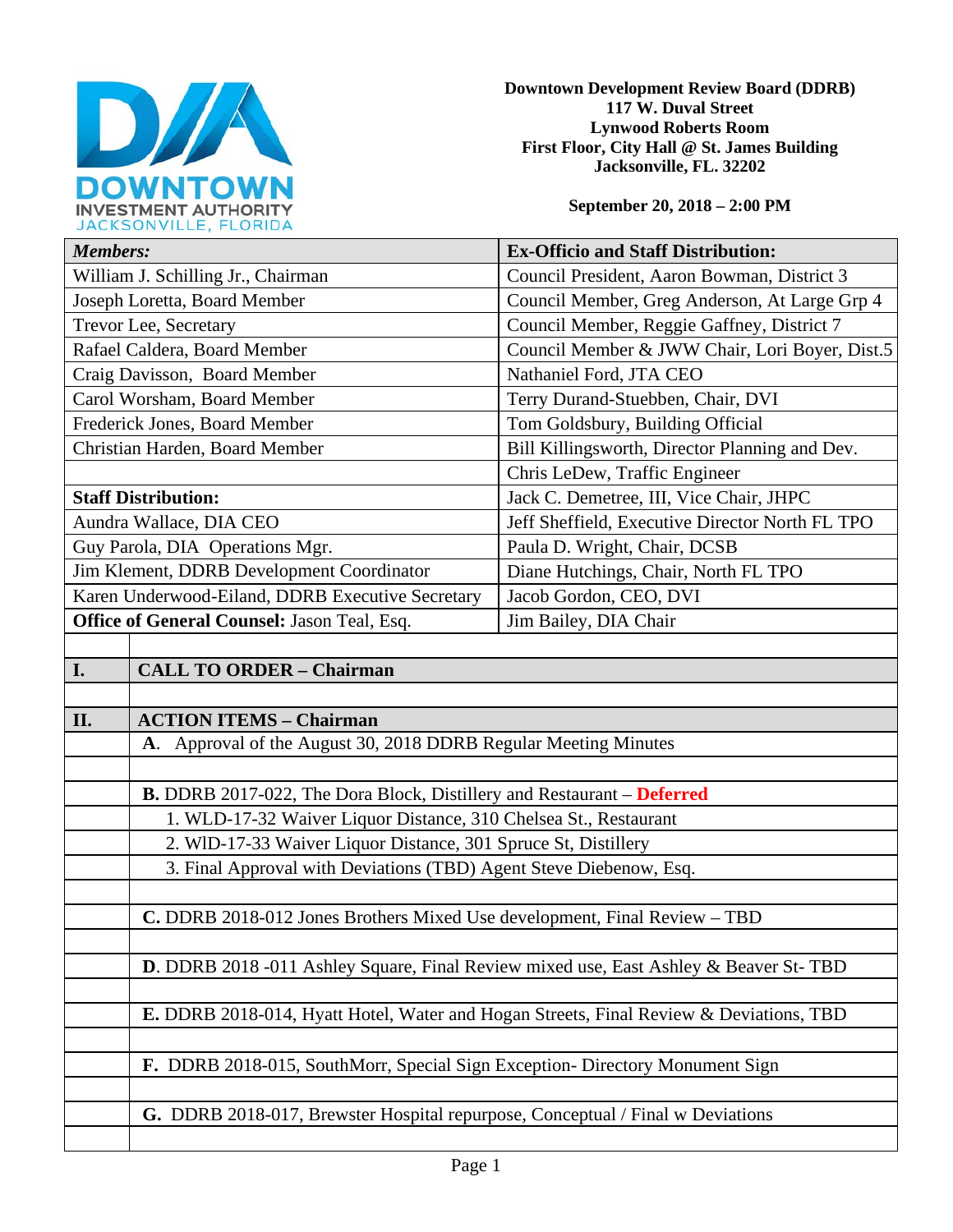# September 20, 2018 Downtown Development Review Board Meeting

| III. | <b>INFORMATION/DISCUSSION ITEMS Chairman</b>                                               |  |
|------|--------------------------------------------------------------------------------------------|--|
|      |                                                                                            |  |
| IV.  | <b>OLD BUSINESS - Chairman</b>                                                             |  |
|      | Election of Officers- Nominating Committee Members, Loretta and Worsham vote for           |  |
|      | Vice Chairman and Secretary                                                                |  |
|      |                                                                                            |  |
| V.   | <b>NEW BUSINESS - Chairman</b>                                                             |  |
|      | <b>JTA Repurpose Rosa Parks Property/Workshop</b>                                          |  |
|      |                                                                                            |  |
| VI.  | <b>PUBLIC COMMENTS - Chairman</b>                                                          |  |
|      |                                                                                            |  |
| VII. | <b>ADJOURNMENT - Chairman</b><br><b>Next Scheduled Meeting: Thursday, October 18, 2018</b> |  |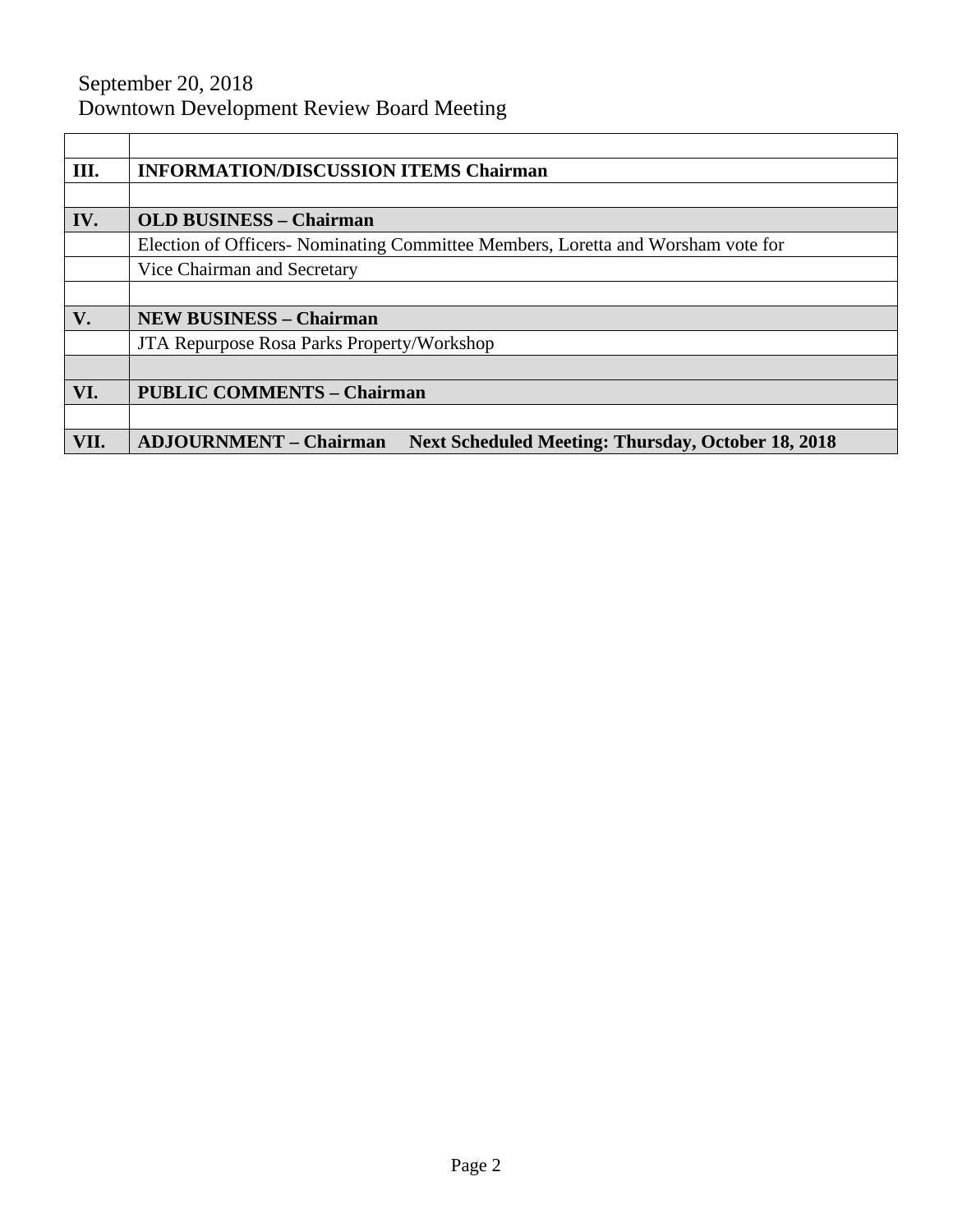

**Downtown Development Review Board (DDRB) City Hall at St. James Building, 117 W. Duval Street 1st Floor, Lynwood Roberts Room, Jacksonville, FL. 32202** *Thursday, September 20, 2018 - 2:00 p.m.*

## *MEETING* **MINUTES**

**Board Members Present:** B. Schilling, Chair; J. Loretta; R. Caldera; C. Harden; and C. Worsham

**Board Members Not Present:** C. Davisson F. Jones, and T. Lee

**DIA Staff Present:** Aundra Wallace, CEO, Jim Klement, Development Redevelopment Coordinator, Karen Underwood-Eiland, Executive Assistant

**Representing Office of the Mayor:** Dr. Johnny Gaffney

**Representing Office of City Council:** None

**Representing Office of General Counsel:** Jason Teal, Esq.

#### **I. CALL TO ORDER**

#### **Meeting Convened: 2:00 p.m.**

Chairman Schilling called the meeting to order at 2:00 p.m. and the members identified themselves for the record.

Chairman Shilling asked anyone wishing to speak on a particular project to complete a public speaker card and to provide them to Karen. He also reminded Board Members to disclose any ex-parte communication with any of the applicants presenting projects today or conflicts of interest prior to the item being addressed by the Board.

## **II. ACTION ITEMS**

## **A. APPROVAL OF THE AUGUST 30, 2018 DDRB TRANSCRIPT.**

**A MOTION WAS MADE BY BOARD MEMBER HARDEN AND SECONDED BY BOARD MEMBER LORETTA FOR APPROVAL OF THE AUGUST 30, 2018 DDRB TRANSCRIPT.** 

## **THE MOTION PASSED UNANIMOUSLY 5-0-0.**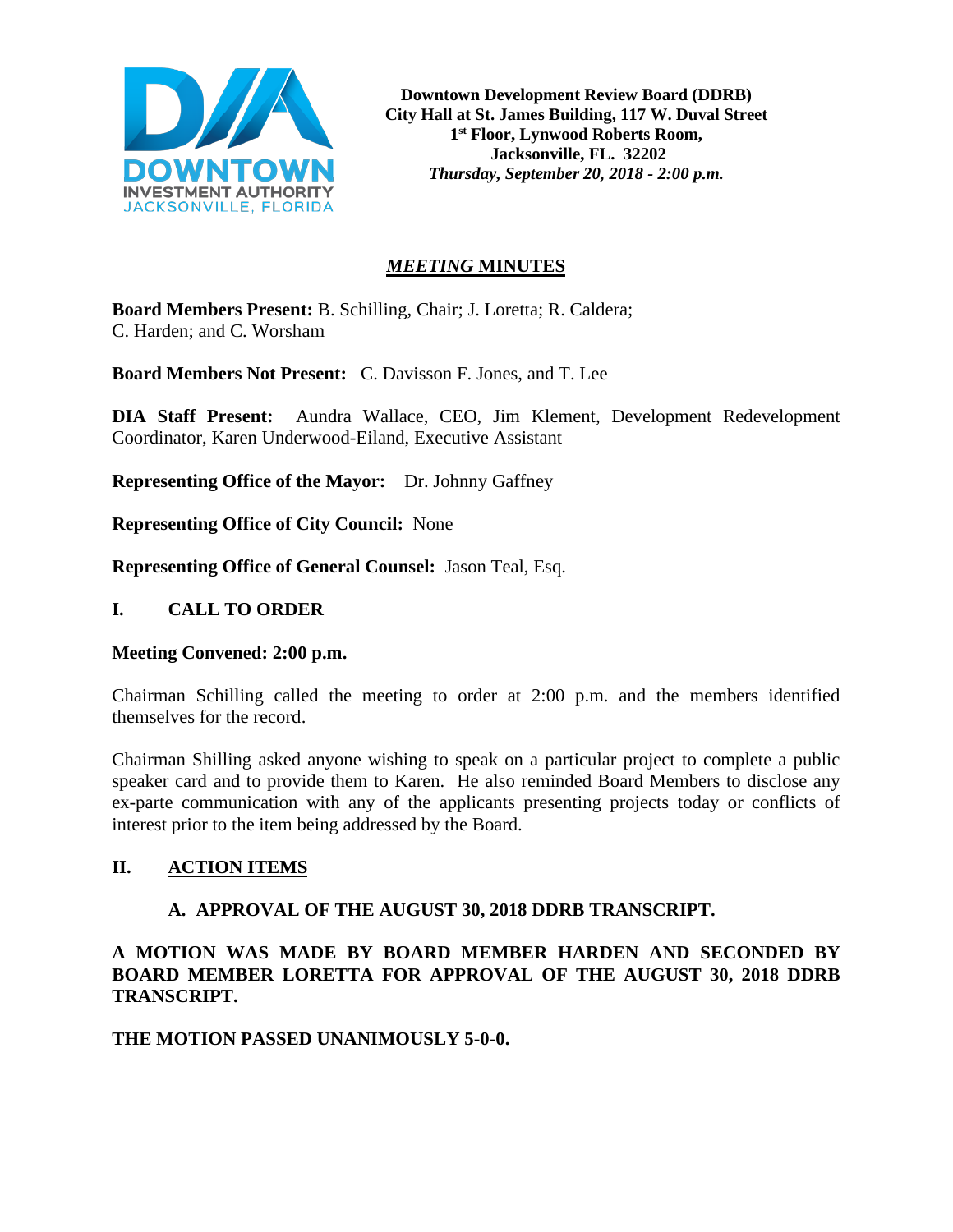Downtown Development Review Board (DDRB) – Regular Meeting Thursday, September 20, 2018 Page 2 of 5

#### **B. DDRB 2017-022, THE DORA BLOCK, DISTILLERY AND RESTAURANT**

- **1. WLD-17-32 WAIVER LIQUOR DISTANCE, 310 CHELSEA ST., RESTAURANT**
- **2. WLD-17-33 WAIVER LIQUOR DISTANCE, 301 SPRUCE ST., DISTILLERY**
- **3. FINAL APPROVAL WITH DEVIATIONS AGENT STEVE DIEBENOW**

#### **DEFERRED**

**C. DDRB 2018-012 JONES BROTHERS MIXED USE DEVELOPMENT – FINAL REVIEW**

#### **DEFERRED**

# **D. DDRB 2018-011 ASHLEY SQUARE, FINAL REVIEW MIXED USE, EAST ASHLEY & Beaver Street**

#### **DEFERRED**

## **E. DDRB 2018-014, HYATT HOTEL, WATER AND HOGAN STREETS, FINAL REVIEW & DEVIATIONS**

#### **DEFERRED**

## **F. DDRB 2018-015, SOUTHMORR, SPECIAL SIGN EXCEPTION – DIRECTORY MONUMENT SIGN.**

Jim Klement provided a summary to the Board. The applicant is proposing a monument type directory sign, 1010 East Adams Street, Jacksonville FL. 32202 located at the southern entrance of the building fronting A. Philip Randolph Blvd.

William Colledge, property owner and representative for Southmorr Partnership was present and provided a presentation.

Chairman Schilling opened the floor for public comments. There were no public comments and he closed the floor.

#### **A MOTION WAS MADE BY BOARD MEMBER WORSHAM AND SECONDED BY BOARD MEMBER HARDEN FOR DDRB 2018-015, GRANTING FINAL APPROVAL FOR THE REQUEST OF THE FOLLOWING SIGN:**

**1. One double-faced monument directory sign located at the southern drive entrance fronting A. Philip Randolph Boulevard not to exceed xx per sign face.**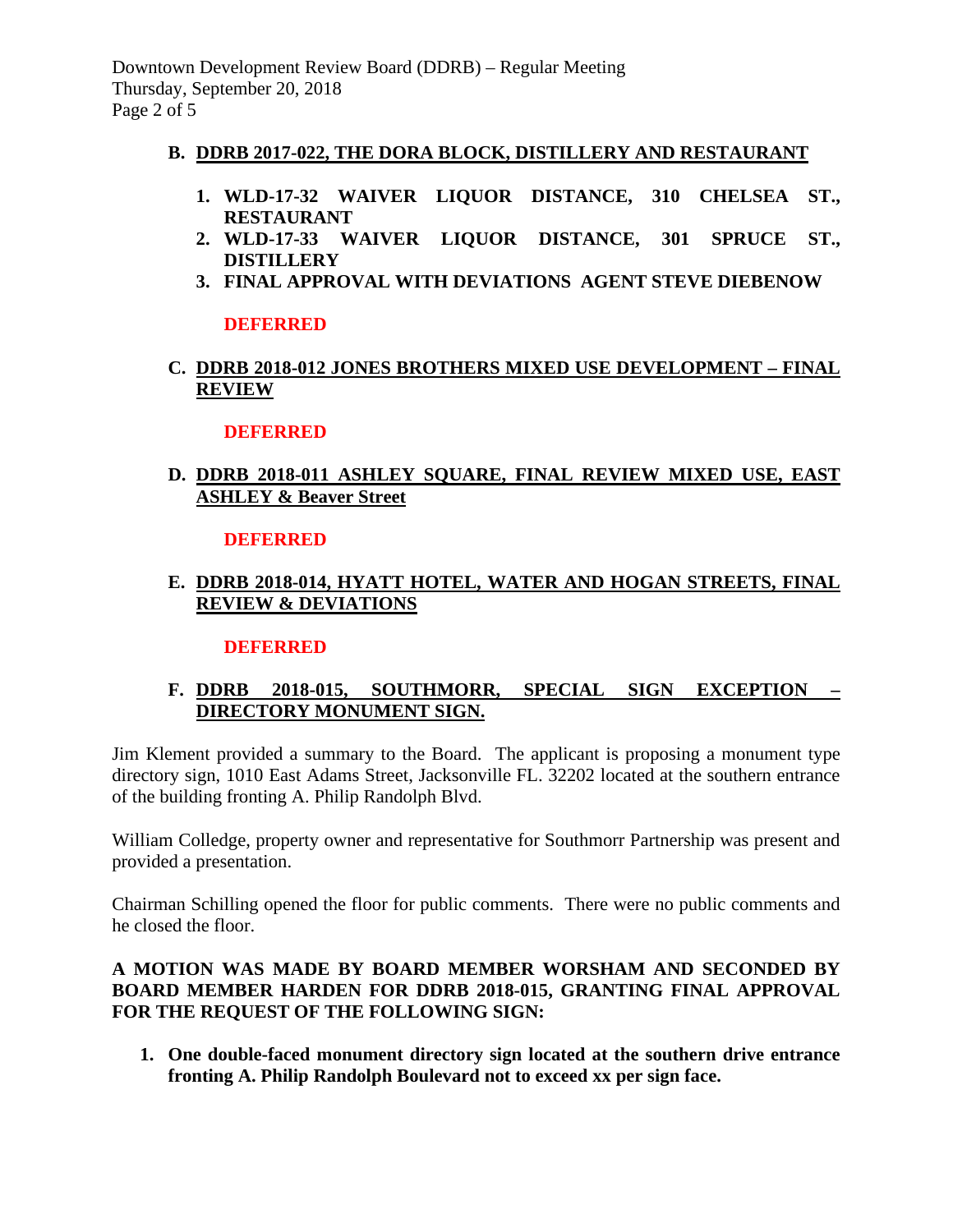#### **THE MOTION PASSED UNANIMOUSLY 5-0-0.**

## **G. DDRB 2018-017 BREWSTER HOSPITAL, 915 WEST MONROE STREET REPURPOSE, CONCEPTUAL/FINAL W DEVIATIONS.**

Jim Klement provided a summary for DDRB 2018-017. Brewster Hospital Renovation for the North Florida Land Trust is requesting DDRB conceptual and Final Approval for the improvements proposed for the Brewster hospital renovation to be occupied by the North Florida Land Trust and Brewster Hospital Museum.

Brooke Robbins, Architect principal with Robbins Design Studio presented on behalf of the City and North Florida Land Trust.

Chairman Schilling opened the floor for public comments.

Stanley Scott, African American Economic Recovery Think Tank commented about the ADA for historic-type building. He asked when the final decision would be made on this location. Chairman Schilling responded that the project is before the DDRB for final approval today.

#### **A MOTION WAS MADE BY BOARD MEMBER LORETTA AND SECONDED BY BOARD MEMBER WORSHAM GRANTING CONCEPTUAL/FINAL APPROVAL OF DEVELOPMENT PLANS WITH THE FOLLOWING CONDITION:**

1. **Applicant to submit for approval by DDRB staff an enhanced landscape plan for the development which is to include foundation plantings for the existing building prior to final 10 set approval by COJ.** 

## **THE MOTION PASSED UNANIMOUSLY 5-0-0.**

Jason Teal pointed out that the project has not received final approval from the Historic folks.

CEO Aundra Wallace thanked the DDRB Members for all of the hard work that has been done over the past five years.

#### **III. INFORMATION ITEMS**

 **NONE**

# **IV. OLD BUSINESS**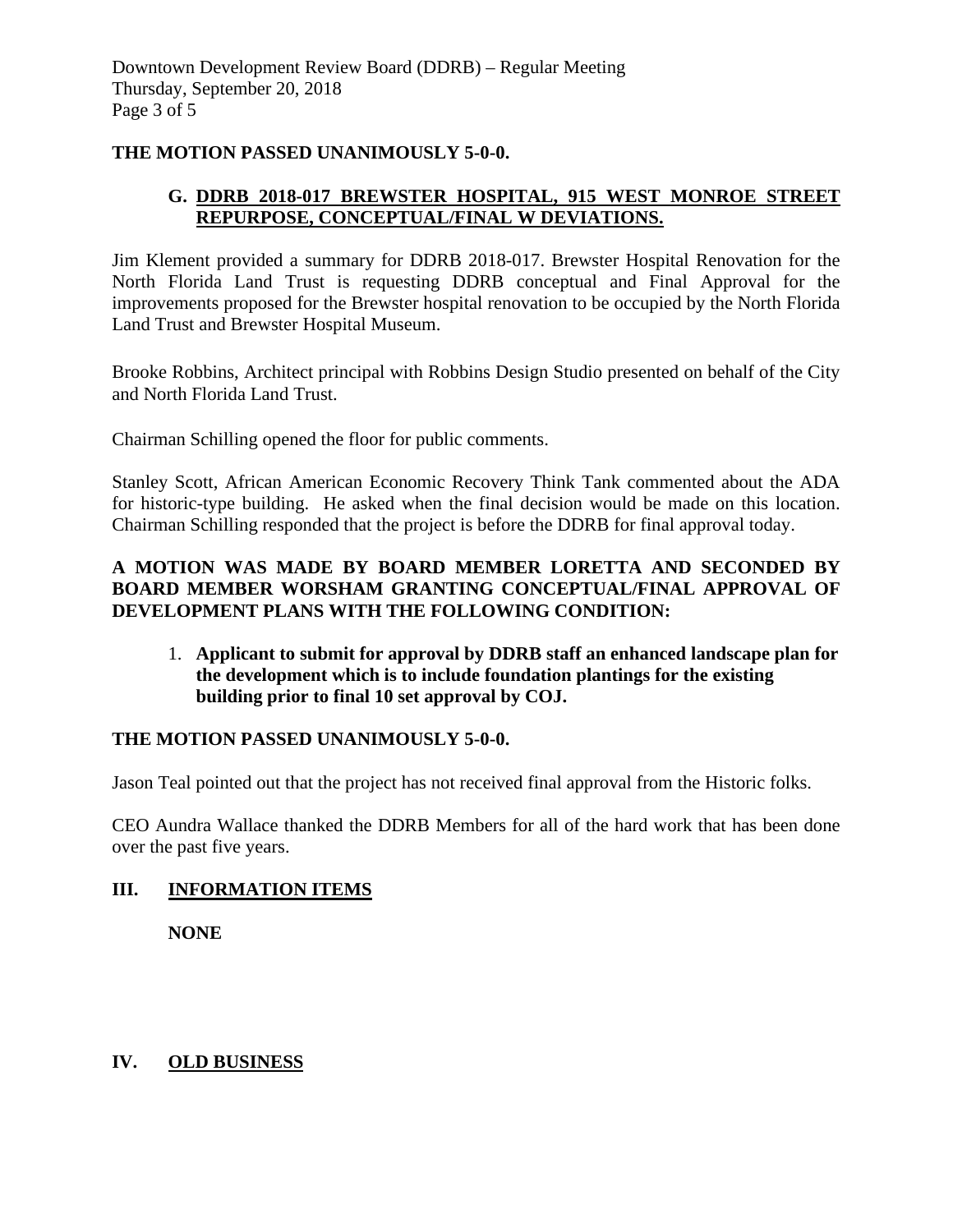Downtown Development Review Board (DDRB) – Regular Meeting Thursday, September 20, 2018 Page 4 of 5

#### **ELECTION OF OFFICERS- NOMINATING COMMITTEE MEMBERS LORETTA AND WORSHAM SELECTION OF OFFICERS AS VICE CHAIRMAN AND SECRETARY.**

Chairman Schilling reported that the nominating committee met at 1:30 p.m. Board Member Loretta announced the slate of officers.

## **A MOTION WAS MADE BY BOARD MEMBER LORETTA AND SECONDED BY BOARD MEMBER WORSHAM NOMINATING TREVOR LEE AS VICE CHAIR.**

#### **THE MOTION PASSED UNANIMOUSLY 5-0-0.**

## **A MOTION WAS MADE BY BOARD MEMBER LORETTA SND SECONDED BY BOARD MEMBER WORSHAM NOMATING CHRISTIAN HARDEN AS SECRETARY.**

## **THE MOTION PASSED UNANIMOUSLY 5-0-0.**

# **V. NEW BUSINESS**

# **JTA REPURPOSE ROSA PARKS PROPERTY/WORKSHOP**

## **DEFERRED**

## **VI. PUBLIC COMMENTS**

Stanley Scott inquired about selling historical property. Jason Teal responded that the City has a process that it has to go through. If property was designated as a historic landmark through City Council, no matter who owns it.

Chairman Schilling closed the public comments.

Board Member Loretta inquired about reducing the quorum requirement and changing the code to a minimum of three (3) members. Jason Teal reported Section 6.4 of the DDRB Bylaws:

**6.4 Quorum:** Five (5) voting members shall constitute a quorum. With a quorum, the majority vote of those members present shall be necessary to take any action. A quorum is required prior to taking final action. If at any time during the meeting the quorum is lost, such shall be stated in the minutes and no further final action may be taken by the Board.

DDRB is a nine-member board, so five (5) members' constitutes a quorum.

Jason Teal also noted Section 8.2:

**8.2 Abstention:** No Board member shall vote on any question immediately concerning his or her pecuniary interest. In those cases, prior to the vote, Board members shall declare a conflict